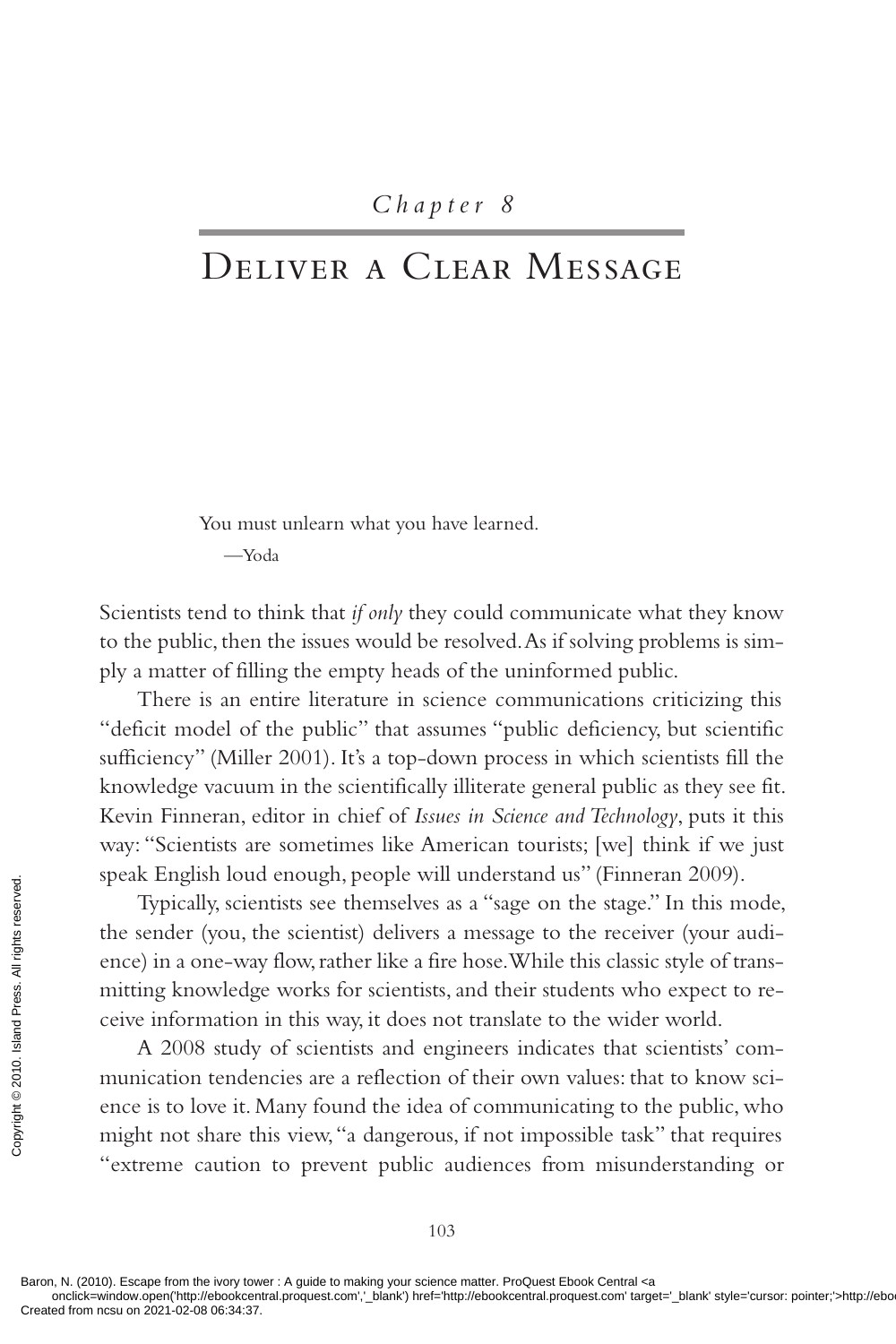

Information is not enough.The public is not an empty vessel waiting to be filled, and data dumps are not the solution.To have an impact, it is necessary to make your information matter to your audience.

misusing scientific information"(Davies 2008).This fear factor contributes to science being walled off from society. In Box 8.1, professor of parasitology Patricia Conrad describes how she overcame her apprehensions.

In Davies's study, she also found discussions among some scientists who spoke positively of communicating science to the public.They described it as "highly context-dependent—and perhaps most significantly saw it as a twoway (though somewhat limited) debate."Those who had more contact with their lay audiences recognized the need for more nuanced versions of their messages. Rather than talking about a single public, they considered "publics." Moreover, the public in this case is not a knowledge vacuum but an active and opinionated body. From the property of the search of the search of the search of the search of the search of the search of the search of the search of the search from ncsu on 2021-02-08 06:34:37.

"People generally make up their minds by studying more subtle, less rational factors," says author Chris Mooney."So like it or not, those seeking a broader public acceptance of science must rethink their strategies for convey-

Baron, N. (2010). Escape from the ivory tower : A guide to making your science matter. ProQuest Ebook Central <a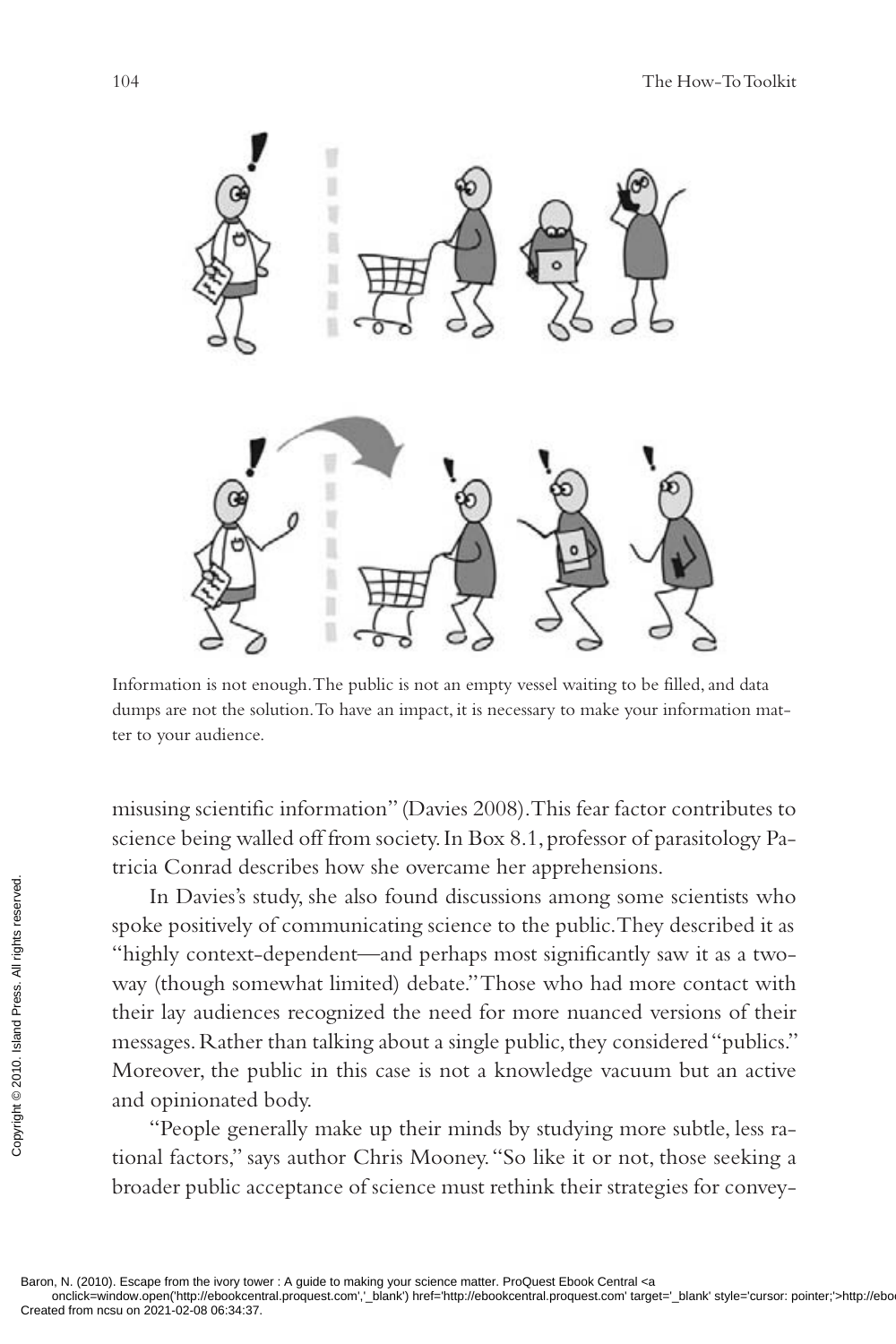### **BOX 8.1** *Overcoming the Fear Factor*

At first,Pat Conrad,a professor at UC Davis's School of Veterinary Medicine,was afraid to communicate her findings on what was causing California's sea otters to disappear. She explains,"Our life's work in research can be distorted by the media. ... In regards to the public and policymakers, we aren't really sure what is worse, to be ignored and have the significance of our research go unrecognized or to be acknowledged but misunderstood."

To help overcome her misgivings, she did the Leopold Leadership training.There, she figured out how to communicate messages that she knew people would not want to hear: that sea otters were being killed by a parasite called *Toxoplasma gondii*, passed from cat feces to the oceans via runoff from land.The solutions include controlling feral cats, keeping cats indoors, cleaning up cat poop outside, and not flushing kitty litter down the toilet.

Conrad realized that making herself part of the story was important to win the minds and hearts of the public and policymakers. Empathy is critical to getting across her message that cats are the indirect cause of disease in sea otters and that cat-owners can do something about it. She had to make it clear that she was not a hard-hearted cat hater, she loves cats, and has three of her own. But because she knows that *Toxo* "eggs" are not killed by waste water treatment,she cleans up all the cat poop and seals it in trash bags for deposit in a sanitary landfill.

Conrad's decision to go public led to awareness in coastal communities, as well as regional and state water quality boards. Ultimately, it resulted in legislation that mandated informative labeling on kitty litter, directed funds toward sea otter protection, and reformed runoff regulations.The Sea Otter Bill became law January 1, 2007. For more details, see www.seaotterresearch.org

Reflecting on her experience, Conrad says,"Scientists have a responsibility to translate the results of their research for the public and policymakers, both directly and by telling their stories through the media. By understanding how their perspectives differ, we can become better storytellers and scientists." But first, you have to get over the fear factor.

ing knowledge. Especially on divisive issues, scientists should package their research to resonate with specific segments of the public" (Nisbet and Mooney 2007).

The reason to step up to the plate is that no one knows your research better than you, but you need a new way to think about transmitting your information. The window of opportunity for engaging journalists, policymakers, and virtually everyone else is narrow. Speaking faster, louder, or covering The state of the state of the state of the state of the state of the state of the state of the state of the state of the state of the created from ncsu on 2021-02-08 06:34:37.

Baron, N. (2010). Escape from the ivory tower : A guide to making your science matter. ProQuest Ebook Central <a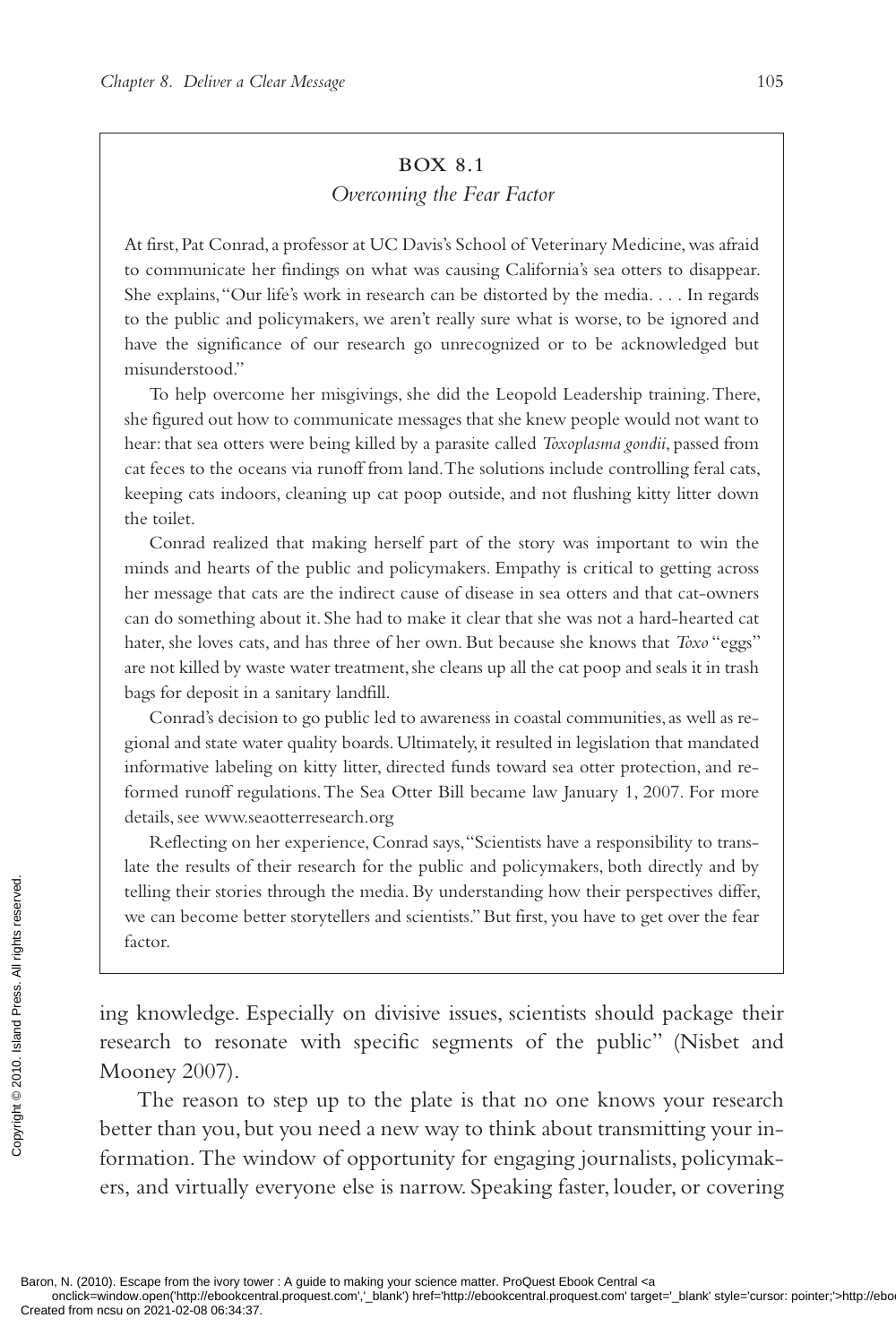more ideas in fewer words—hoping some portion will make it through the crack before the window slams shut—never really works. To be successful your message must be easily understood, memorable, and, most important, relevant to your audience.

The following guidelines will help you convince your audience to open the window a little wider—and to keep it open.

# **Step One:"So What?"**

These two little words—"so what?"—are what your audience is asking.Why should I care about what you are saying? Or as Cory Dean of the *NewYork Times* often asks,"Why are you telling me this?"If you begin by thinking about *their* values, expectations, and interests, you can translate your information in a way that resonates instead of just dousing them with what's on your mind.

When you talk to journalists, take it a step further and consider *their* audience. A journalist who works for the *Wall Street Journal* will have a different audience in mind than, say, one who works for *National Geographic*. Juliet Eilperin of the *Washington Post* explains,"I write about things that have national and international policy implications. My immediate audience is everyone from the president on down: national policymakers in the United States all consume the *Washington Post*, so we are always thinking about them."

Every audience is different, so you have to be ready to modify the way



The "SoWhat" Prism:Answering the question "so what?" is the starting point for getting your message across.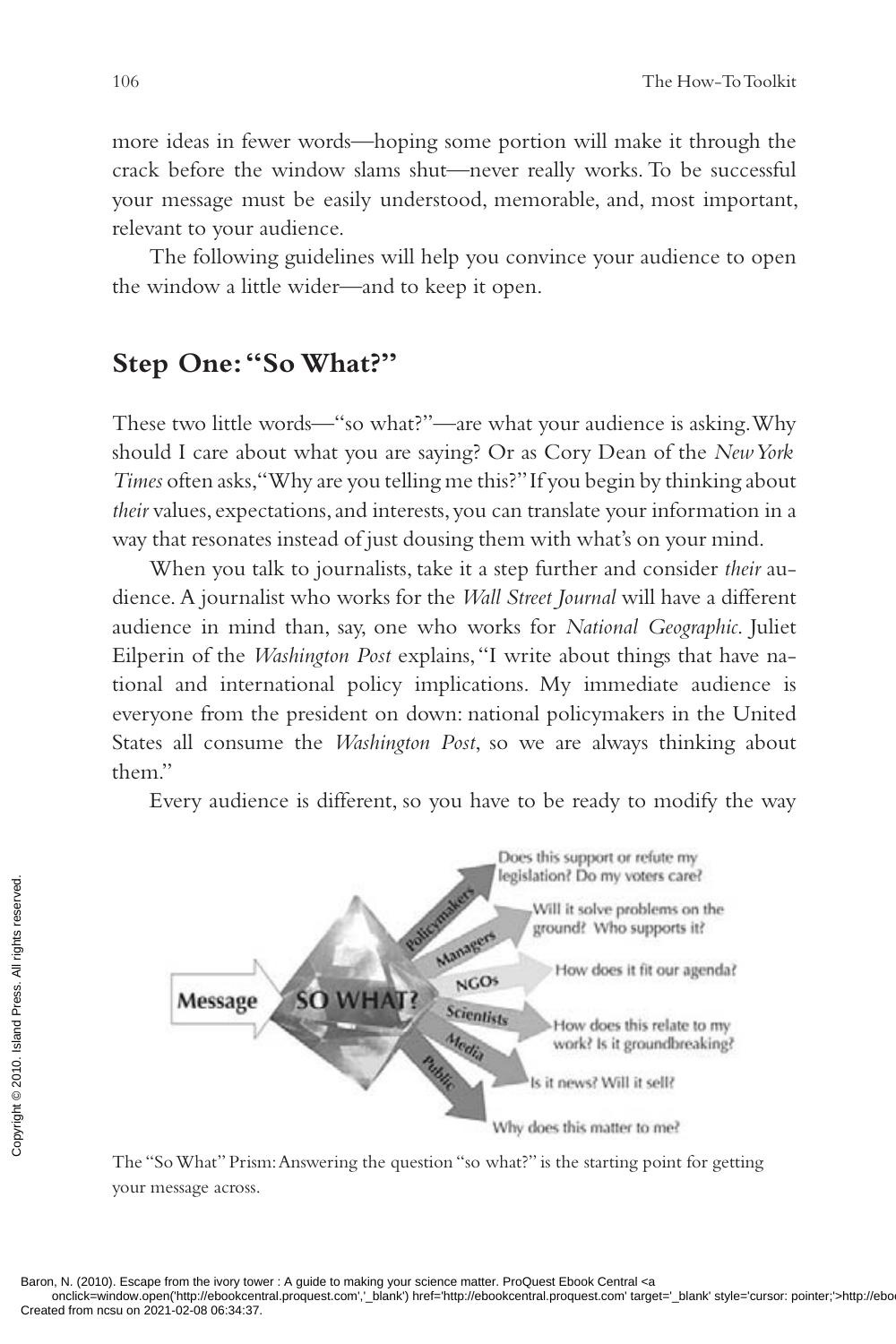you express your main message.Think of it as passing your message through a prism—each audience has a different "so what?"What will be uppermost in the mind of a policymaker? What do resource managers care about? What is in it for a particular NGO? What might get a specific journalist interested? Why should the public care? It's important to customize what you say and how you say it to your particular audience.

# **Step Two:The Message Box**

If you want me to give you a two-hour presentation, I am ready today. If you want only a five-minute speech, it will take me two weeks to prepare.

—MarkTwain

Scientists know too much and struggle to simplify it."Once we know something, we find it hard to imagine what it was like not to know it," write Chip and Dan Heath in their useful book, *Made to Stick* (Heath and Heath 2007). "It becomes difficult for us to share our knowledge with others because we can't readily re-create our listener's state of mind." Scientists are bedeviled by



"Oh, if only it were so simple."

© 2008The NewYorker Collection from cartoonbook.com.All rights reserved.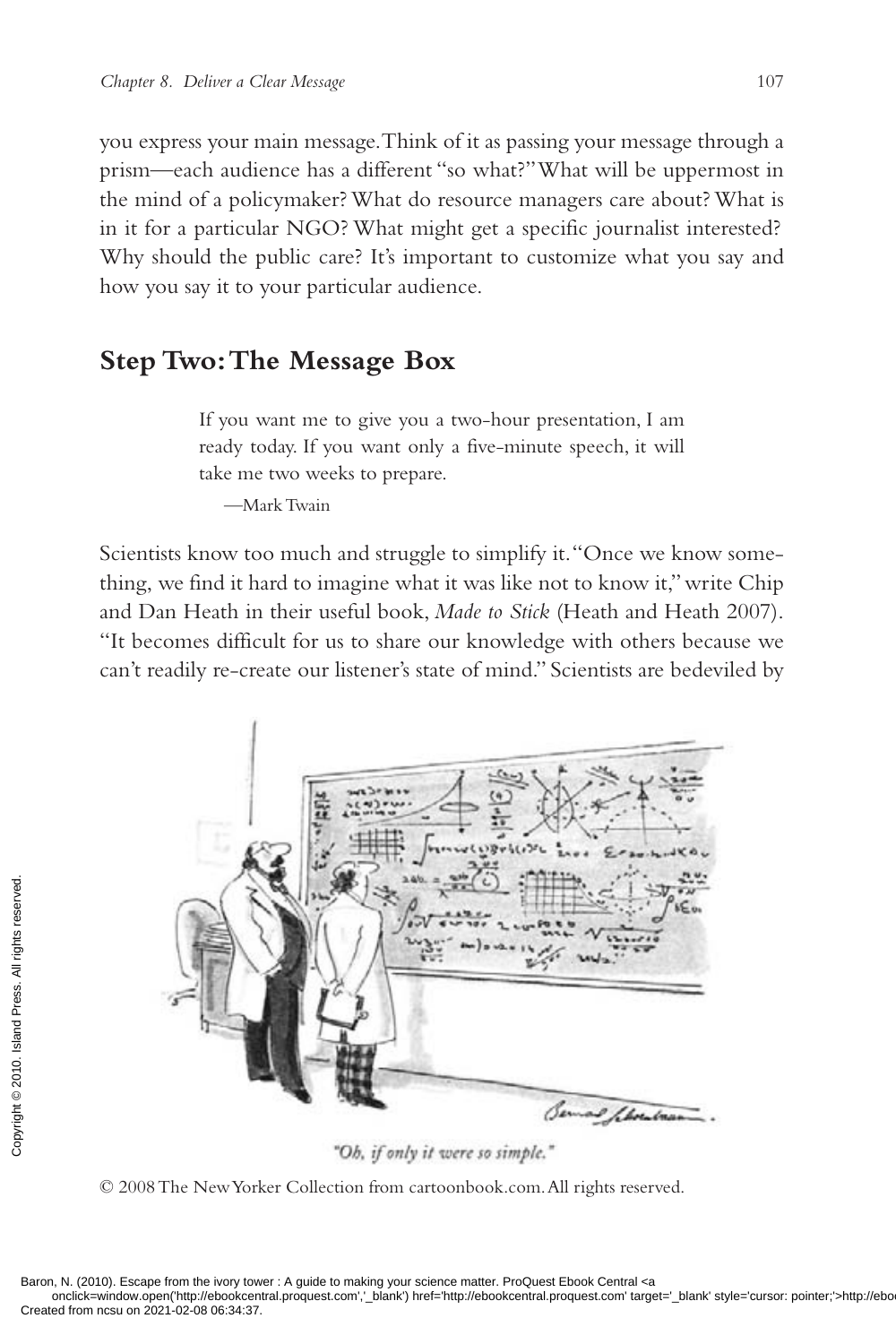this"curse of too much knowledge."It compels you to ignore the big picture, to delve too deeply into the topic, and to flood your audience with too much information.

The message box is a deceptively simple tool that helps you sift through the mountain of information in your mind and focus on the few key messages that will be most salient for your audience. It helps take what you know, prioritize the most important information, and figure out how to frame and deliver it.

The message box can help you:

- Explain to nonscientists what you do
- Prepare for interviews
- Refine your thirty-second elevator speech for talking to policymakers
- Polish an abstract or cover letter for a publication
- Write an effective op-ed or press release
- Storyboard your website

The message box consists of four quadrants arrayed around a central issue. Here are the questions that should be answered in each of these sections:

*Issue*: In broad terms, what is the overarching issue or topic? *Problem*: What is the specific problem or piece of the issue I am addressing?

*SoWhat?*:Why does this matter to my audience?

*Solutions*:What are the potential solutions to the problem?

*Benefits*:What are the potential benefits of resolving this problem?

The message box is especially effective because it is nonlinear. There is no need to start with any particular component and work your way through step



Baron, N. (2010). Escape from the ivory tower : A guide to making your science matter. ProQuest Ebook Central <a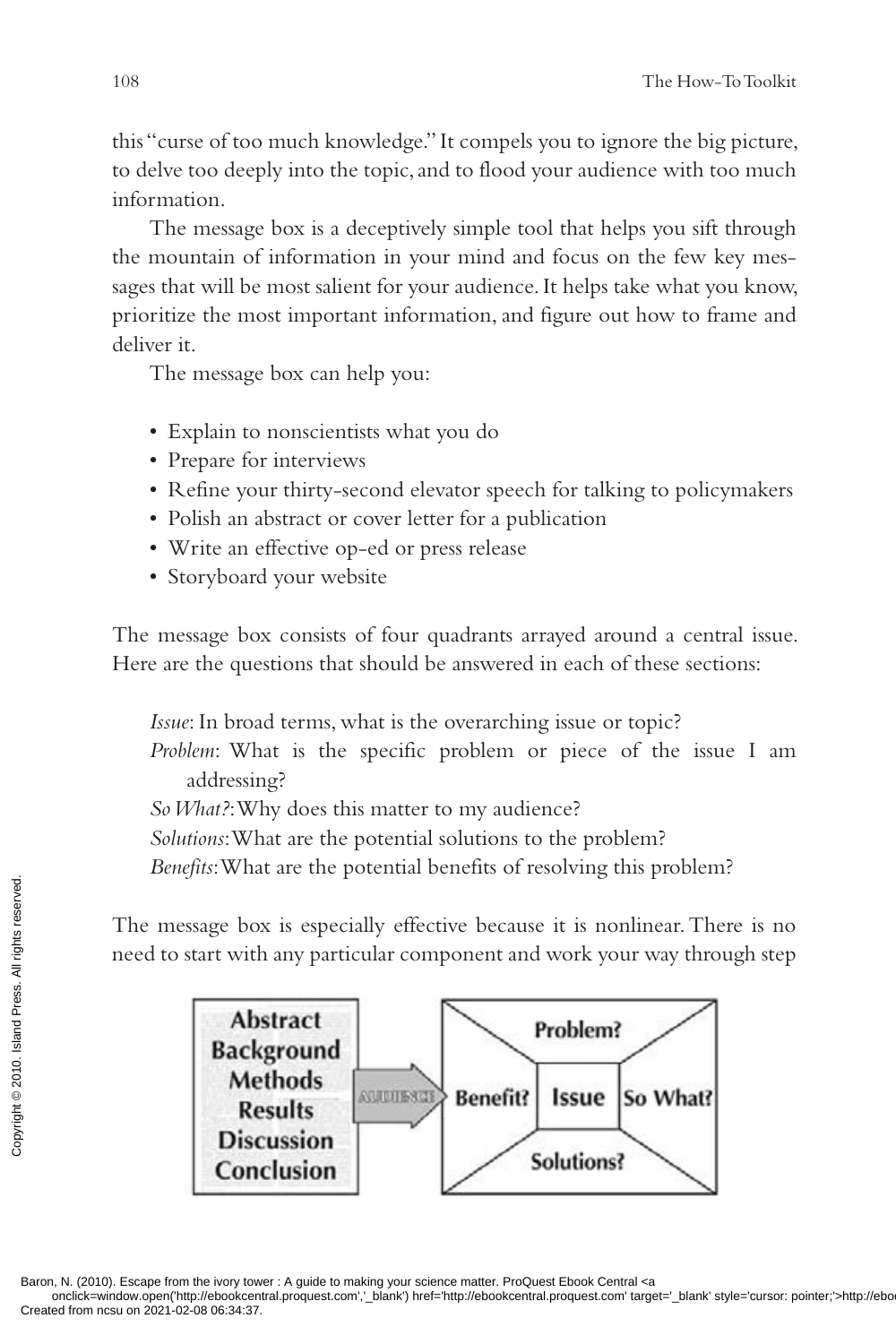by step. If a conversation opens with a question about solutions, you can start there.The quadrant layout mentally prepares you to circle back to your main points no matter where you begin.

The message box works for any audience, but let's focus on journalists for the moment.The message box keys into the questions that journalists need to know to turn your information into a story. Used effectively, it strips away all the details that matter to scientists but can distract others and zeroes in on the core ideas that you want to convey.

As you work through the message box, keep in mind that messages:

- are the core ideas you are trying to get across, not necessarily sound bites.
- must be simple, but not necessarily simplistic.They can be explained in a sentence.
- must be limited to three or four ideas—one if it's for television.
- must be jargon-free.
- should be supported by sound bites, metaphors, statistics, and anecdotes (sparingly; see the next section).

More advice and examples are available on the website.

A designer knows he has achieved perfection not when there is nothing left to add, but when there is nothing left to take away.

—Antoine de Saint-Exupery

Despite some initial skepticism, the scientists we train inevitably say that the message box is one of the most important things they have learned.They use it time and again to prepare for an interview, to design a talk, and even to write papers and grant proposals. Created from ncsu on 2021-02-08 06:34:37.<br>
Created from ncsu on 2021-02-08 06:34:37.<br>
Created from ncsu on 2021-02-08 06:34:37.

# **Step Three: Support the Messages**

Once you are satisfied that you've chiseled out the most important messages, you can add the bells and whistles. In order for your messages to hit home, you need to make them interesting and relevant by using specific examples,

Baron, N. (2010). Escape from the ivory tower : A guide to making your science matter. ProQuest Ebook Central <a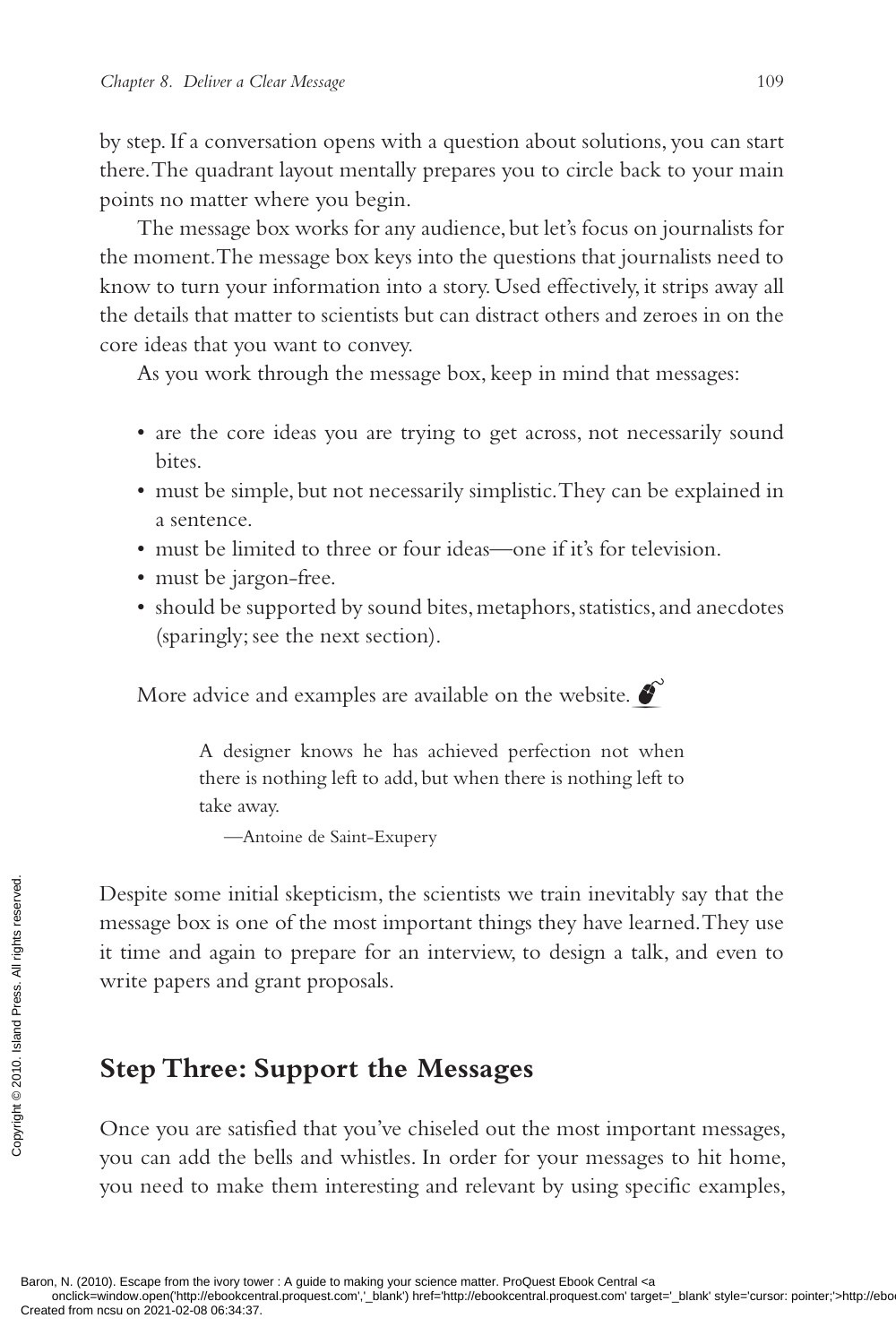statistics, metaphors, and anecdotes. While your core messages shouldn't change, how you express them and make them compelling depends on your target audience.

Following are some suggestions to help you refine your messages.

## *The Numbers Don't Speak forThemselves,Actually*

When you are immersed in your data it's easy to forget how differently the rest of the world deals with numbers.Statistics can be powerful tools for making your message memorable. But, you must use them sparingly, with an understanding of how they are likely to be received.When I tell scientists that the vast majority of journalists and policymakers can't read graphs, or figures, they find it hard to imagine. But they just don't speak that language, so whenever you present data you have to say,"What this tells you is. . . ."

In covering a story, journalists will only use one or two key numbers and, even then, probably in conversational terms.You will have to sacrifice some degree of precision, but you can make sure that your number is usable, memorable, and still faithful to the data by following these suggestions:

- *Sum it up and simplify*: Never rely on your audience to do math in their heads. Instead of reporting multiple values for different years, give the total difference. Round off the numbers and translate them into conversational terms.
- *Use frequencies instead of probabilities*: Even knowledgeable audiences struggle to understand probabilities. Studies show that values expressed as natural frequencies (for example, "only three in 10,000") significantly improve the understanding of experts and nonexperts alike (Hoffrage et al. 2000).
- *Compare and contrast*:You may have worked for months to produce a single number, but it is useless unless you tell us what it *means*. Comparisons are a natural way of putting a number into context.For example, on average, only one person dies from shark attacks in the United States each year. In comparison, lightening strikes kill almost fifty people (International Shark Attack File). Exercise the second from ncsu on 2021-02-08 06:34:37.<br>
Baron, N. (2010). Escape from the ivory toward of more of created from ncsu on 2021-02-08 06:34:37.
	- *Explain significance versus magnitude*: Lay audiences do not understand the meaning of significance in a statistical sense. Small but significant differences can sound unimpressive and unimportant. If you can, pres-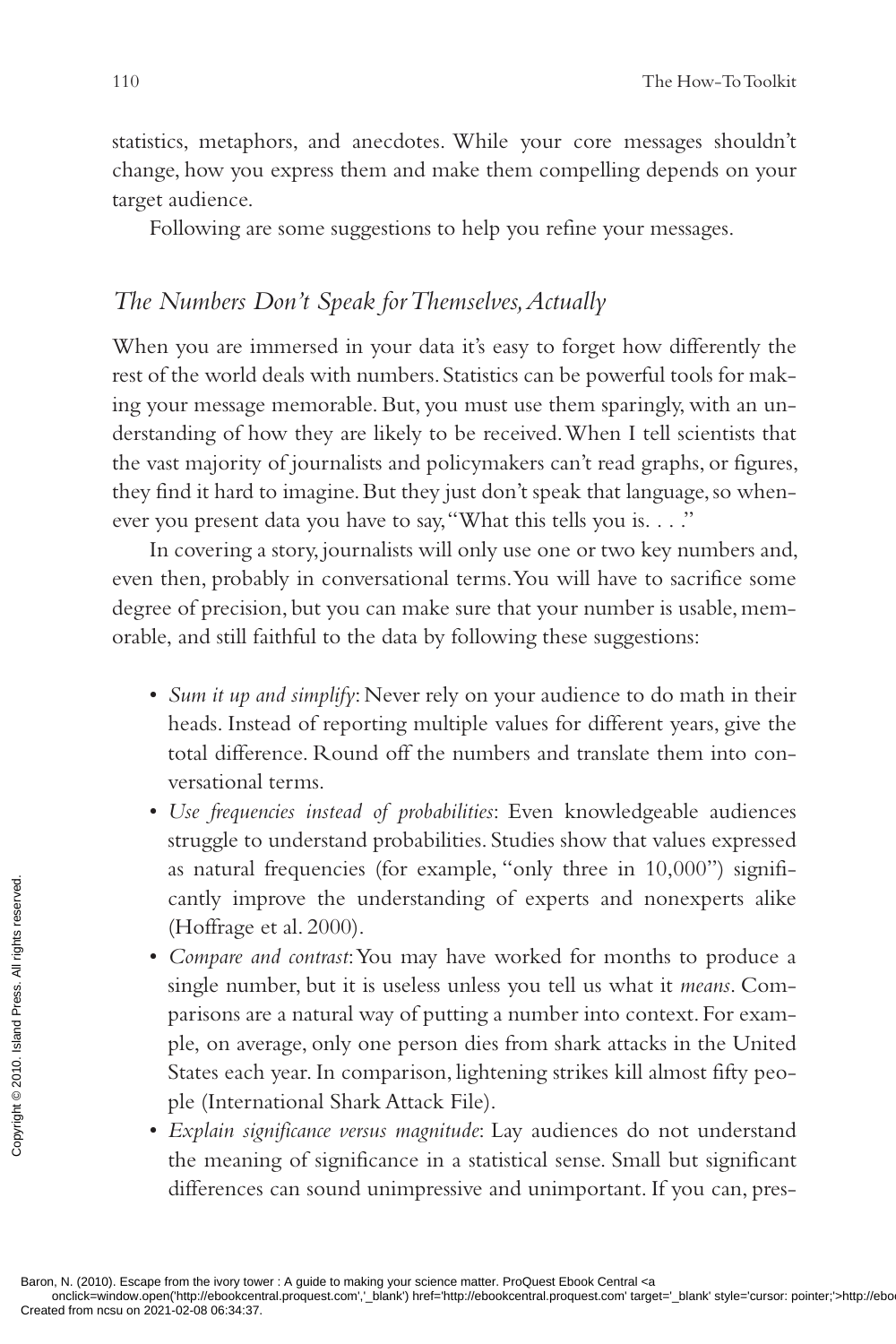| Instead of Saying This                                                                                                                                | Try This                                                                                                                |
|-------------------------------------------------------------------------------------------------------------------------------------------------------|-------------------------------------------------------------------------------------------------------------------------|
| A 90 percent increase in population.<br>Annual coral cover loss was 1 percent over<br>the last twenty years and 2 percent be-<br>tween 1997 and 2003. | The population almost doubled.<br>We are now losing coral reefs more than twice<br>as fast as we are losing rainforest. |
| The lifetime probability of developing<br>liver cancer is 0.46 percent.                                                                               | Out of every 1,000 people, fewer than 5 will<br>develop liver cancer.                                                   |

Instead of SayingThis,TryThis

ent data so that the magnitude is striking. Instead of saying "we've seen a 4 percent annual decline since 1992," say "we've lost more than 260,000 square miles in the past twenty years, which is an area the size of Texas."

Think ahead: what misinterpretations are likely and how can you avoid them? How can you state your results in the most powerful terms? Sum it up, simplify, and tell us what it means ... or someone else will do it for you and may get it wrong.

### *JargonWatch*

I don't want you to pretend that you're a beat poet. I want you to sound like a scientist, but be judicious about how you use technical terms. Sprinkle a few in, like bacon bits on my salad of information.

—Douglas Fox

Jargon serves a useful purpose, but only with your peers. It enables insiders to communicate concisely and precisely—to use one word instead of many. However, it is exclusive. In order to communicate your ideas broadly, the solution is the same as with any other language barrier: you need to translate.

We often hear scientists lament, "I'm just not sure how far to dumb it down."As a rule, journalists, policymakers, and the "science-interested" public do not lack the intellectual firepower to understand your work.What they lack is the highly specialized knowledge base—and the vocabulary that goes with it—that you have spent your entire professional career building. Use everyday words to get your meaning across. Example 2021-02-08 06:34:37.<br>
Example 2021-02-08 06:34:37.<br>
Baron, N. (2010). Escape from the ivory toward Created from ncsu on 2021-02-08 06:34:37.

Baron, N. (2010). Escape from the ivory tower : A guide to making your science matter. ProQuest Ebook Central <a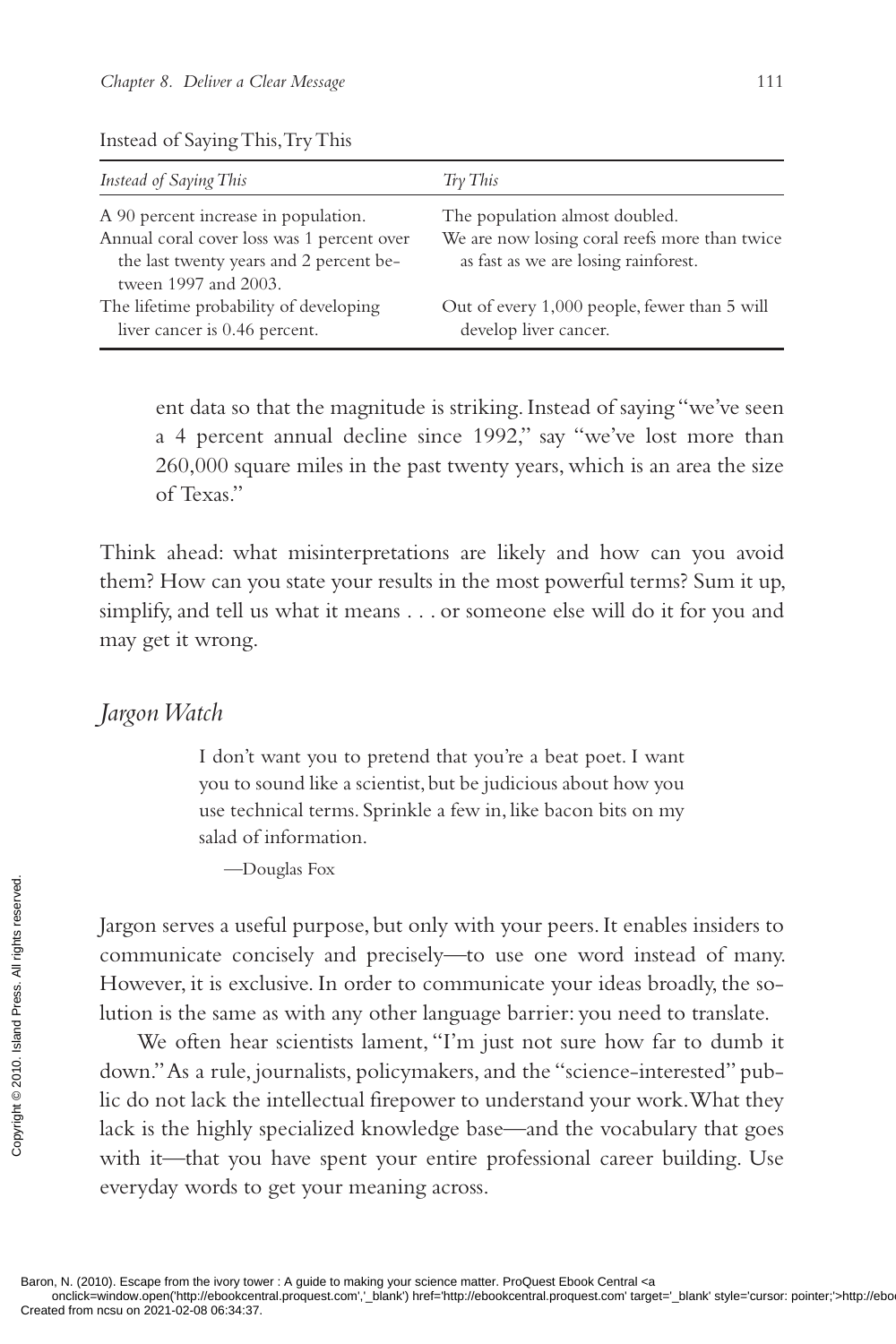| Instead of Saying This | Try This                   |
|------------------------|----------------------------|
| Microbiota             | Tiny living things         |
| Hypoxic                | Low on oxygen              |
| Trophic structure      | Food web                   |
| Piscivorous            | Eats fish                  |
| Pelagic                | Open water                 |
| Phototactic            | Moves in response to light |

Instead of SayingThis,TryThis

When we talk about how most audiences lack the background to understand the language of their work, many scientists respond by asking,"But isn't this an opportunity to educate?"This is a reasonable reaction. But by putting yourself in the role of educator, you run the risk of trying to impart, explain, and define so much new information that your core message can be lost in the process.When you speak to a room of college freshmen your goal is to bring them, however incrementally, a bit closer to your level of understanding of a sprawling and complex body of knowledge.When you speak to a journalist, policymaker, or other educated nonscientist, however, your goal is to make them understand a message in the context of why it matters.

Be strategic in deciding which concepts and terms to define or explain in greater detail.There may be one or two words or phrases that are so common and so important to your work that it will actually save you time to define them. But limit yourself. Definitions you want others to learn can compete with your take-home message.

# **FramingYour Argument**

Framing is not about spin or manipulation. As a conceptual term, "frames" are interpretative storylines that communicate what is at stake in a societal debate and why the issue matters (Gamson and Modigliani 1989).

Figuring out the most effective frame for your messages takes some thought.When Jonathan Patz of the University of Wisconsin published a review paper in *Nature* titled"Impacts of Regional Climate Change on Human Health" (Patz et al. 2005), he was determined to communicate it effectively. He used the message box to help him prepare. Below we show two versions of his message box: his initial attempt and where he eventually ended up. Framing Yo<br>  $\frac{1}{2}$ <br>  $\frac{1}{2}$ <br>  $\frac{1}{2}$ <br>  $\frac{1}{2}$ <br>  $\frac{1}{2}$ <br>  $\frac{1}{2}$ <br>  $\frac{1}{2}$ <br>  $\frac{1}{2}$ <br>  $\frac{1}{2}$ <br>  $\frac{1}{2}$ <br>  $\frac{1}{2}$ <br>  $\frac{1}{2}$ <br>  $\frac{1}{2}$ <br>  $\frac{1}{2}$ <br>  $\frac{1}{2}$ <br>
Baron, N. (2010). Escape from the ivory tow<br>

Baron, N. (2010). Escape from the ivory tower : A guide to making your science matter. ProQuest Ebook Central <a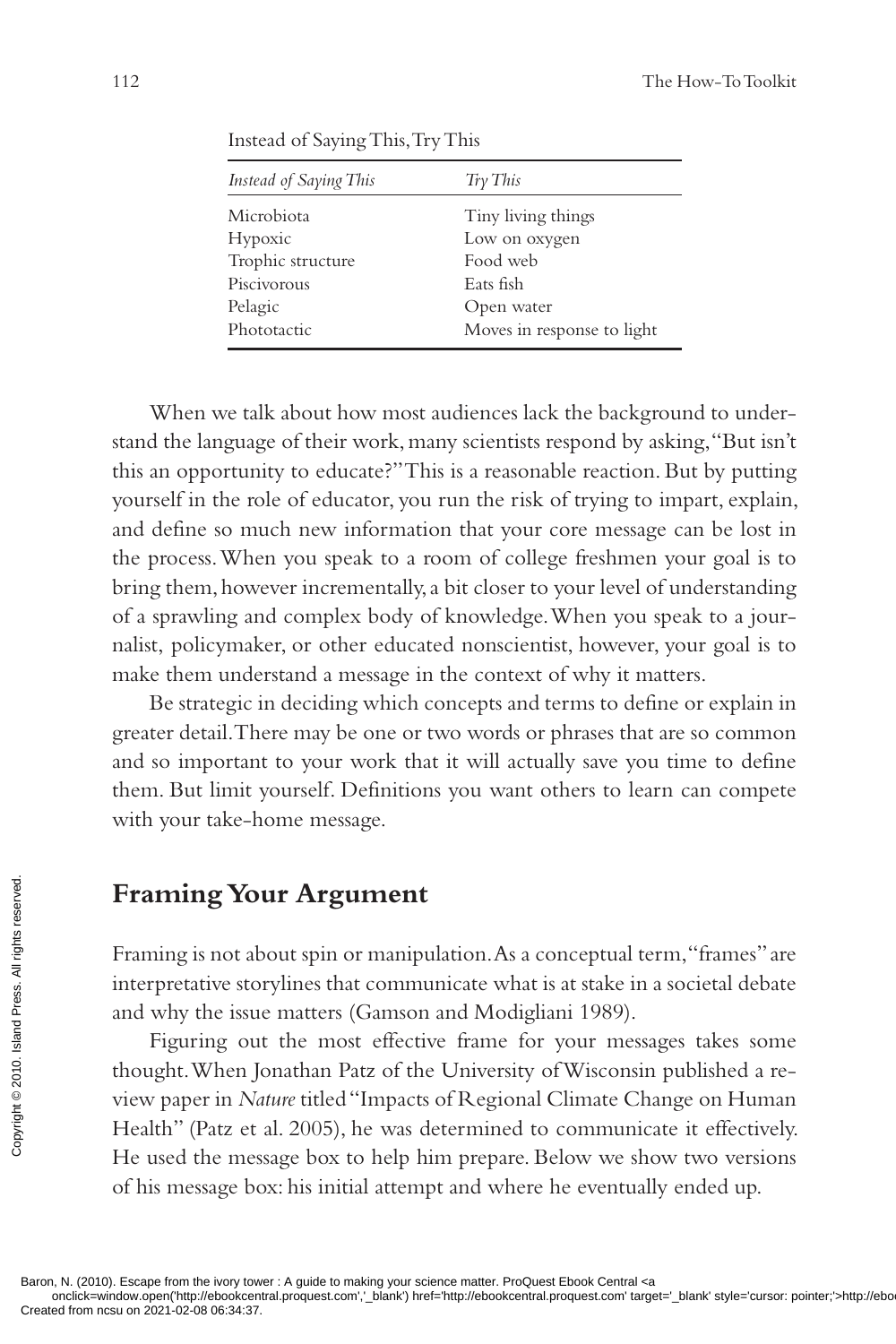





After

Like most scientists, Patz suffered the curse of too much information. When he first started talking about his paper, he sounded like the first message box appears—overwhelming. He struggled to find a clear message from the many things he wanted to say. Moreover, since it was a review paper, he had difficulty justifying the newsworthiness of his study to himself. But once Examples<br>
Examples and the served.<br>
Served.<br>
Created from ncsu on 2021-02-08 06:34:37.<br>
Created from ncsu on 2021-02-08 06:34:37.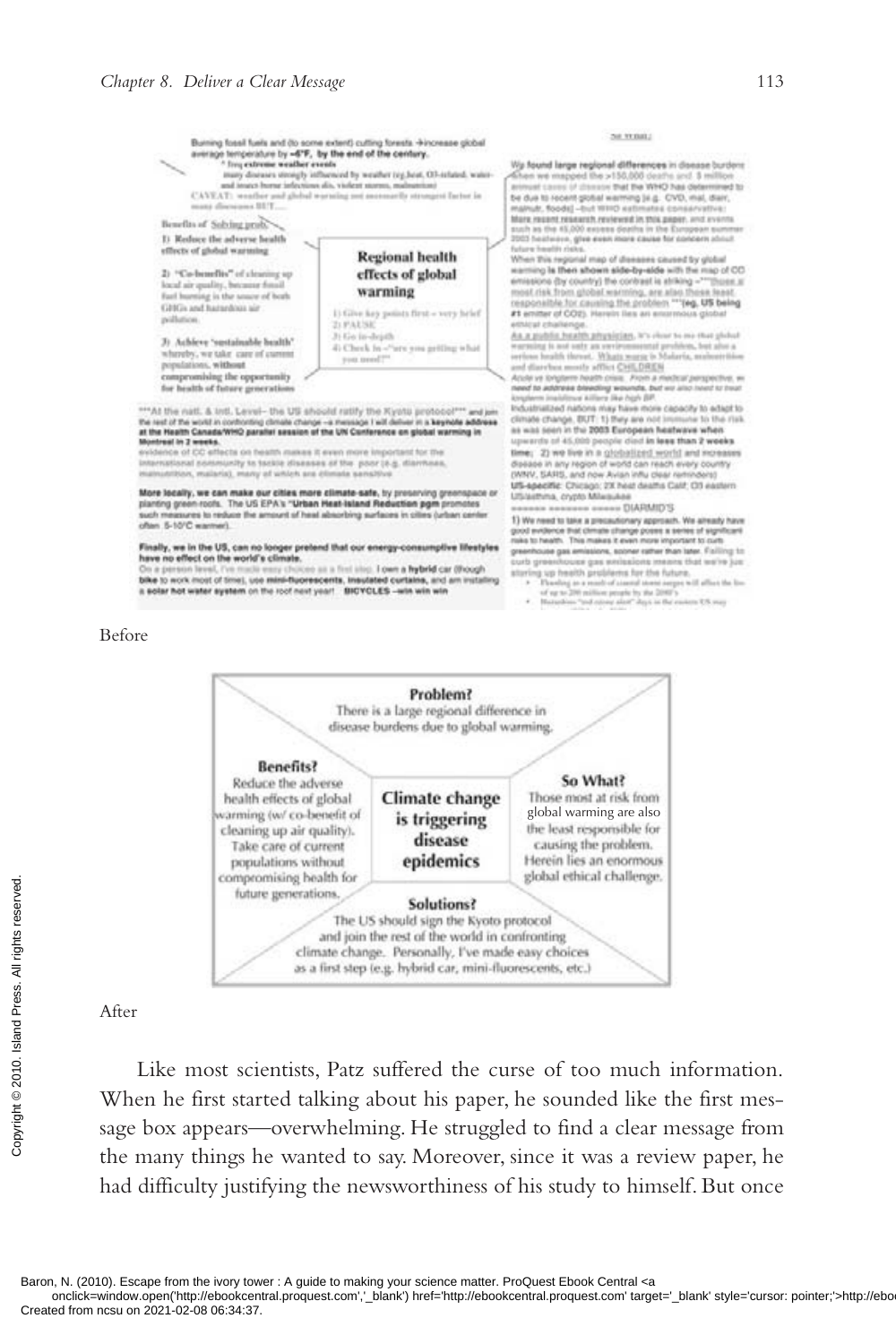he had it all listed into the message box format, he started whittling and grouping key messages.This clarified his thinking and led him to a surprise. Patz and his coauthors had not clearly articulated the most powerful message of all:"Those most at risk from global warming are least responsible for causing the problem.This is a global ethical problem." Framing his message this way expanded the relevance of their paper from an environmental health issue to a human rights issue, which he realized would have much greater salience internationally.

When he approached Juliet Eilperin at the *Washington Post* to tell her about his study, she found this message so compelling that she arranged for the *Post*'s art department to produce a graphic that wasn't included in the original paper.The *Post*'s graphic juxtaposed a map of greenhouse gas emissions by country that underscored Patz's main point.It was too late to add the second map to the *Nature* paper,but the *Washington Post* story effectively conveyed the message to the many decision makers and others who read the *Post* (Eilperin 2005).  $\bullet$ 

Media the world over reported Patz's message almost exactly as he articulated it. Soon after the news broke, he was invited to give the keynote address at theWorld Health Organization/Health Canada meeting at the IPCC Convention of Parties venue in Montreal and many other repercussions.

Patz says, "This experience with a simple—albeit well-placed—review paper, made me realize that from one small opportunity you can have a world-reaching impact."

# **MakingYour Messages Memorable**

Try passing through a room of with a tray of items heaped in a pile.When you return, ask your colleagues (or your kids), what was on the tray? They will remember different things, and some will recall more than others. But if you leave the room and return with only four things on the tray, it is likely that everyone will remember the same four things.If you want your messages to be memorable, less is more. Try passing throughts in the search of that everyone will remember d<br>
search of that everyone will to be memorable<br>  $\frac{1}{2}$  when anyor<br>
thoughts in each<br>
storming process<br>
cide which is money to the window of the world

When anyone starts working on a message box, it's typical to pile many thoughts in each cell of the message box.That's fine: it's part of the brainstorming process. However, the next step is to sift through these ideas and decide which is most important.This process of ongoing refinement takes time.

Baron, N. (2010). Escape from the ivory tower : A guide to making your science matter. ProQuest Ebook Central <a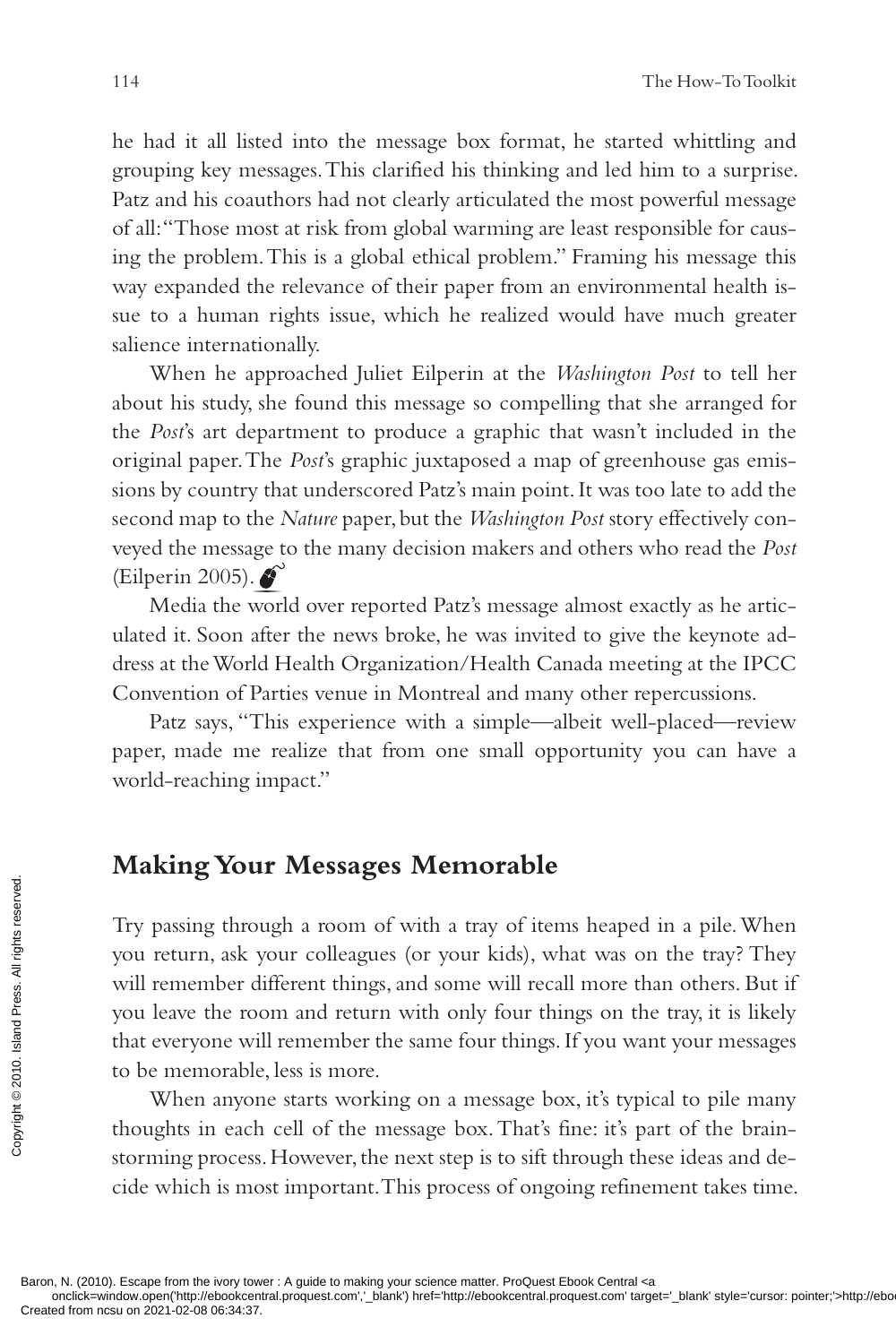Once you have decided what your key messages are, the next step is to figure out how to convey them in a way that will "stick."

Framing plays a role. Patz's "global ethical issue" had traction because it evoked a moral and emotional response from people who might not care much about the environment. It's not *fair* that our emissions are making people ill in parts of the world that produce few emissions.We are wired to feel things like injustice, so this point stuck with a broad audience much more powerfully than any abstraction about emissions could have.

To really make your messages stick, you need a catchy sound bite or metaphor that will convey your complex idea in a way that is easy to understand.You will know when it works because people will repeat it. For example, "rainforests are the lungs of the planet" has been used to the point of being a cliché. It worked because it is a simple shortcut for a big idea that anyone could understand.

Steve Palumbi, director of Stanford University's Hopkins Marine Lab, says,"I've realized that most people don't live in logic-land all the time; they are feeling things.And scientists feel things too.We just tend to wrap it all up in logic and prove it." When Palumbi was writing his first general science



© 2008 Angel Boligan.All rights reserved.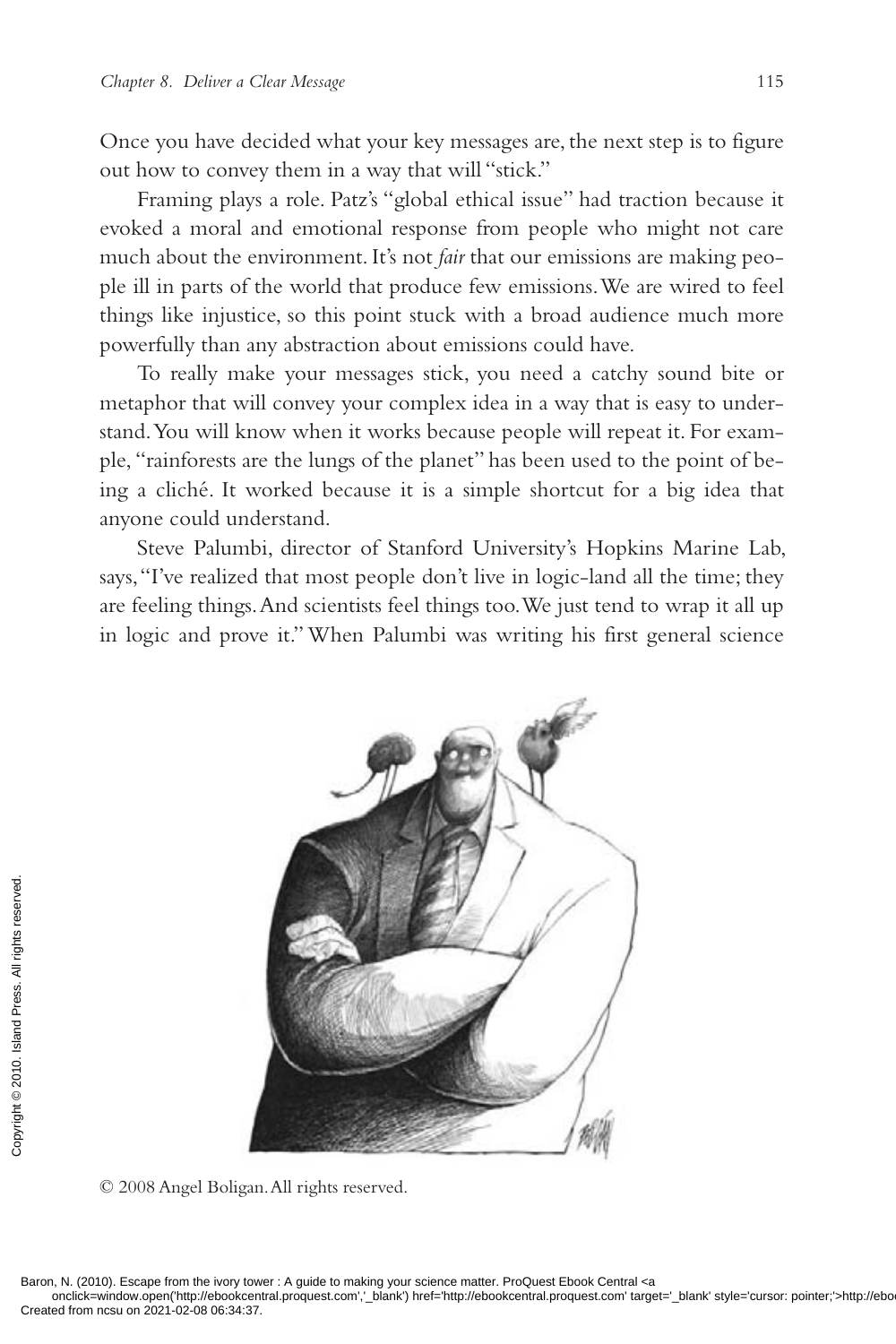book,*The Evolution Explosion: How Humans Cause Rapid Evolutionary Change*, he tried to consider what people would feel about the information.To make the science relevant to readers, Palumbi worked at coming up with metaphors to describe what was going on:

For example, you might know that taking antibiotics the wrong way creates an evolutionary arms race that leads to the drug failing to work. If you know that may be going on in your own body, if you know you could be damaging yourself by doing this, how does it make you feel?

Palumbi admits he doesn't always get it right at first, so he tests his ideas:

Some of the metaphors I've tried are terrible. Some of them make no sense. Some of them make people laugh at you. Some of them make people look at you and say . . . what in the world are you talking about? But I keep at it until I find one that works.

Once you figure out a good way to get your core message across, there's nothing wrong with using it over and over again. Politicians, advertisers, and kids prove the effectiveness of this tactic every day.

Finally, be careful to use examples that will resonate with specific audiences. For example, in the case of the paper by Ransom Myers and Boris Worm titled "Rapid Worldwide Depletion of Predatory Fish Communities" (Myers and Worm 2003), their overarching message was that 90 percent of the big fish are gone. But if they were talking to media in the Gulf of Maine,

#### **BOX 8.2**

#### *Master of Metaphor*

Fisheries biologist Daniel Pauly is well known for his ability to come up with vivid metaphors that make his messages memorable. Here are a few examples:

"We are fishing for bait and headed for jellyfish."

"Long-lining has expanded globally. It is like a hole burning through paper.As the hole expands, the edge is where the fisheries concentrate until there is nowhere left to go." The sealest comparison of the sealest contained from ncsu on 2021-02-08 06:34:37.<br>
Created from ncsu on 2021-02-08 06:34:37.

"The fishing industry has acted like a terrible tenant who trashes their rental."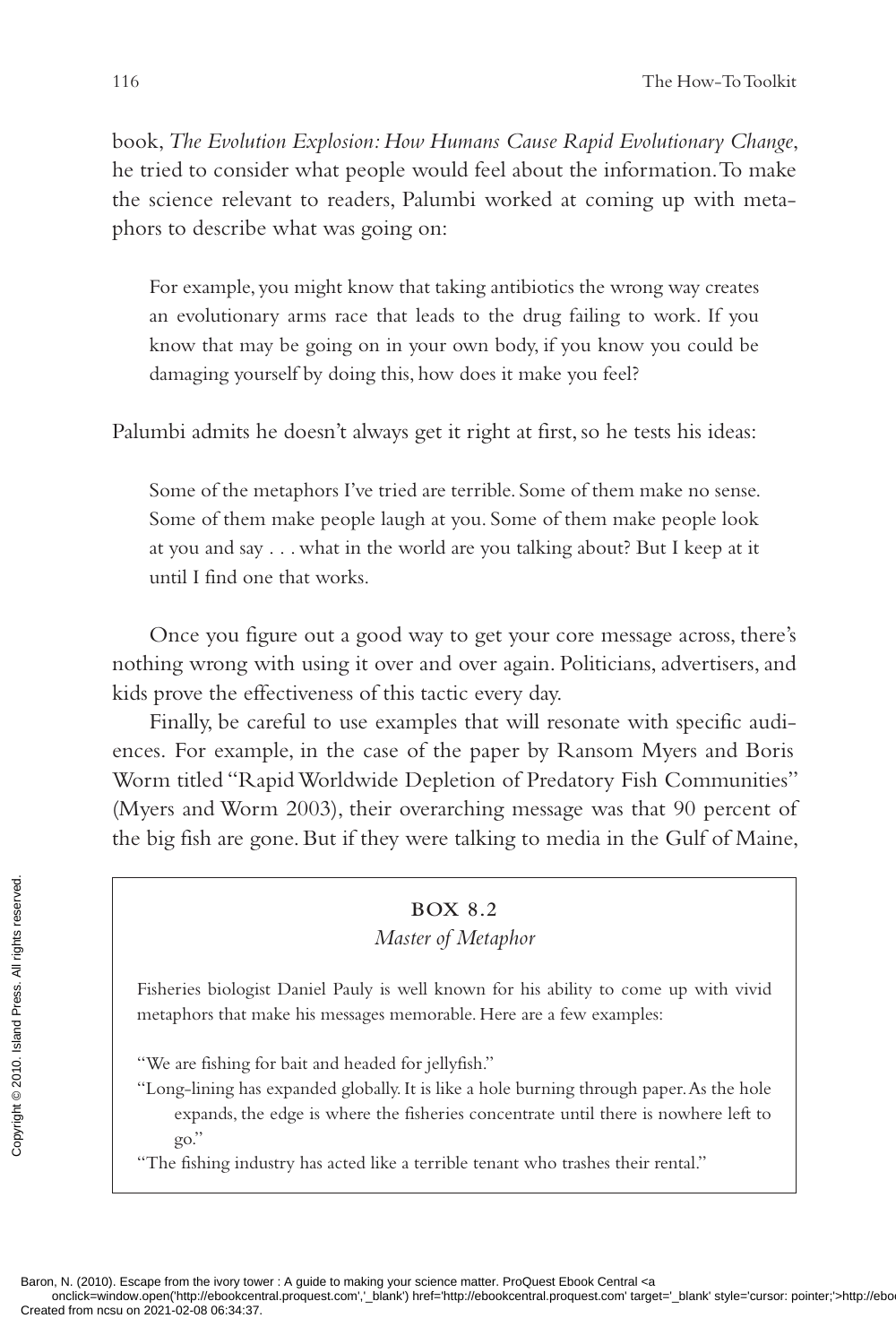

After the Myers andWorm paper, there was a deluge of cartoons with the headline,"90 percent of big fish are gone." Here is an example. Used with permission of Chip Bok and Creators Syndicate.All rights reserved.

they talked about cod and swordfish,and if they were talking to a journalist in Florida, they pointed to their data on grouper.They were able to get people to care about their big-picture message by using local examples.

If your message has really penetrated society,you might even see cartoons riffing off it.That's when you know you've truly made your point.

### **KnowYour Headline**

Once you have boiled all your ideas down into one message box, you are ready to distill it further until you find the one-phrase headline for your story.

I worked with Drew Harvell of Cornell University, Andrew Dobson of Princeton University and their coauthors to help them communicate a review that would be published in *Nature*, titled "Climate Warming and Disease Risks forTerrestrial and Marine Biota"(Harvell et al.2002).While interviewing Dobson for the press release, I kept pushing him for a headline. He couldn't think of one. After we had talked for more than an hour I circled back and asked him again,"Okay, what's the headline?" Example 2021-02-08 06:34:37.<br>
Example 2021-02-08 06:34:37.<br>
Example 2010. Inverse of the contract of the contract of the contract of the contract of the contract of the contract of the contract of the contract contract co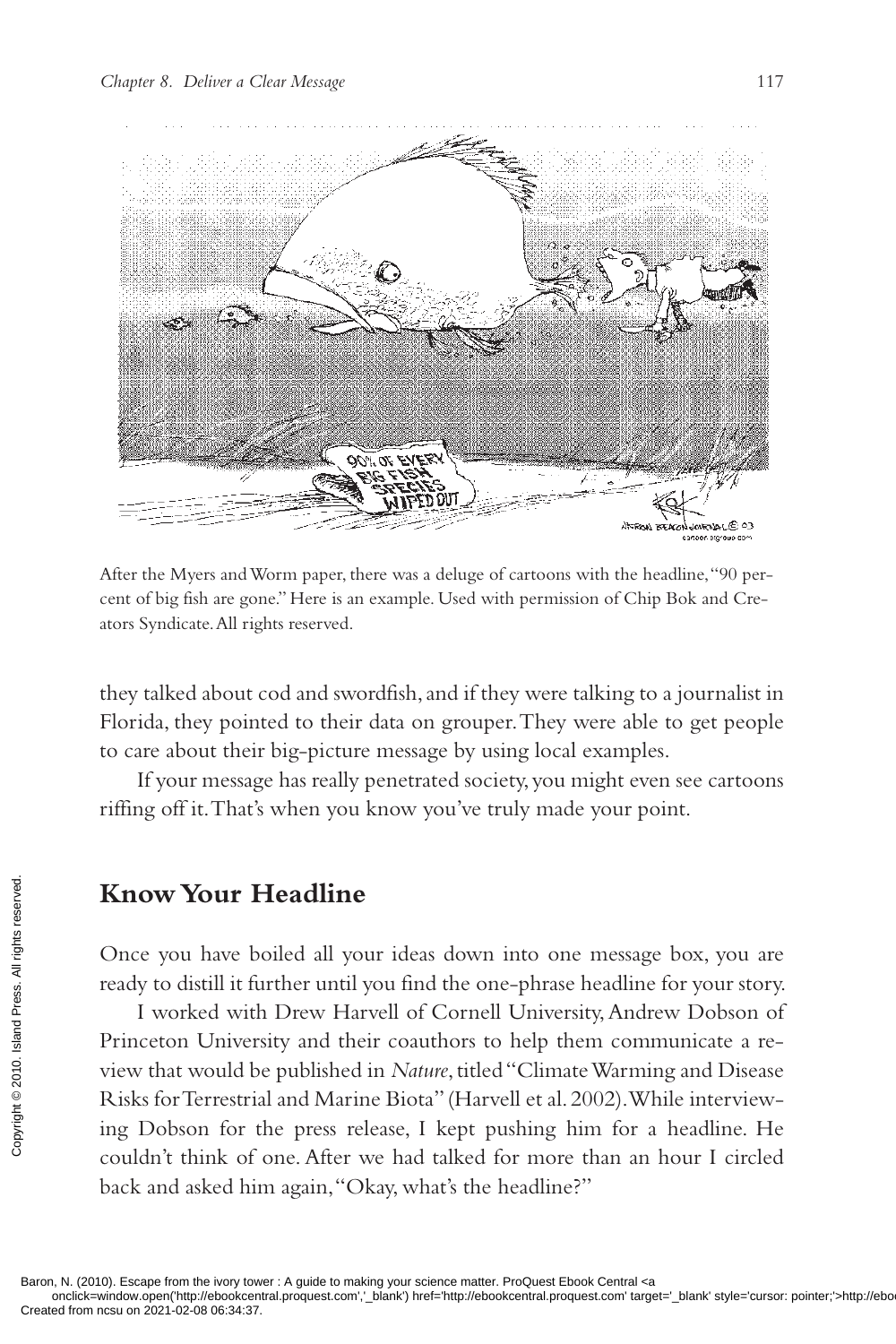### **BOX 8.3**

### *BorisWorm Discusses the Message Box*

Boris Worm, assistant professor of biology at Dalhousie University, studies marine biodiversity at the global level. Quiet and reflective by nature,Worm had a series of papers that thrust him into the media limelight when still a postdoctoral fellow in 2003. Since then, several other papers have followed.These high-profile, high-stakes papers have attracted much positive and negative attention.Throughout,Worm has worked hard at becoming an effective communicator. Early on, he learned that the message box could help. I interviewed him in October 2009.

#### **What have you learned about getting your message across?**

It's really about prioritization.You have a bunch of things you would like to talk about but really, at the core of it, if somebody has just one minute, what would you say?

#### **What is your personal process to prepare for an interview?**

I always try to be in a quiet room and to have a few minutes to concentrate to let all the clutter in my head fade away.A botched interview is often one that was given on the fly. So I look at the paper again, and the press release, and the message box, and highlight key points that I absolutely need to make.Then I think about the person who is calling—whether it's someone with an interest in ecology or economics or whatever angle. Or maybe it's a story that's more personal; this person is likely to ask about my background, so I should think through a few points about that. Journalists really value and appreciate it when they feel you are organized and on point—not fumbling around with lots of different ways of trying to explain one thing but you didn't say clearly what the one thing is. It is so much less work to interpret what the heck you mean.

### **Tell me about what you are doing now with your grad students to help them be better communicators?**

I force them to give one-minute statements about their thesis research because it helps them be clear about what they are actually trying to achieve. It comes up all the time. People ask,"What are you working on?" Sometimes a student might say,"I am working on lobster."That doesn't mean anything. Or they give a ten-minute detailed presentation of the method they are using, but never talk about the main question, or answer the question "so what?" The season of the season of the season of the season of the season of the season of the season of the season of the season of the season of the season of the season of the season of the season of the season of the season

Everybody gets lost in detail so quickly and the world is so full of clutter and unnecessary information that doesn't really mean much. So it's refreshing when someone is able to give facts that matter in a way that everyone can understand. And it helps the listener or interviewer understand arguments that are very com-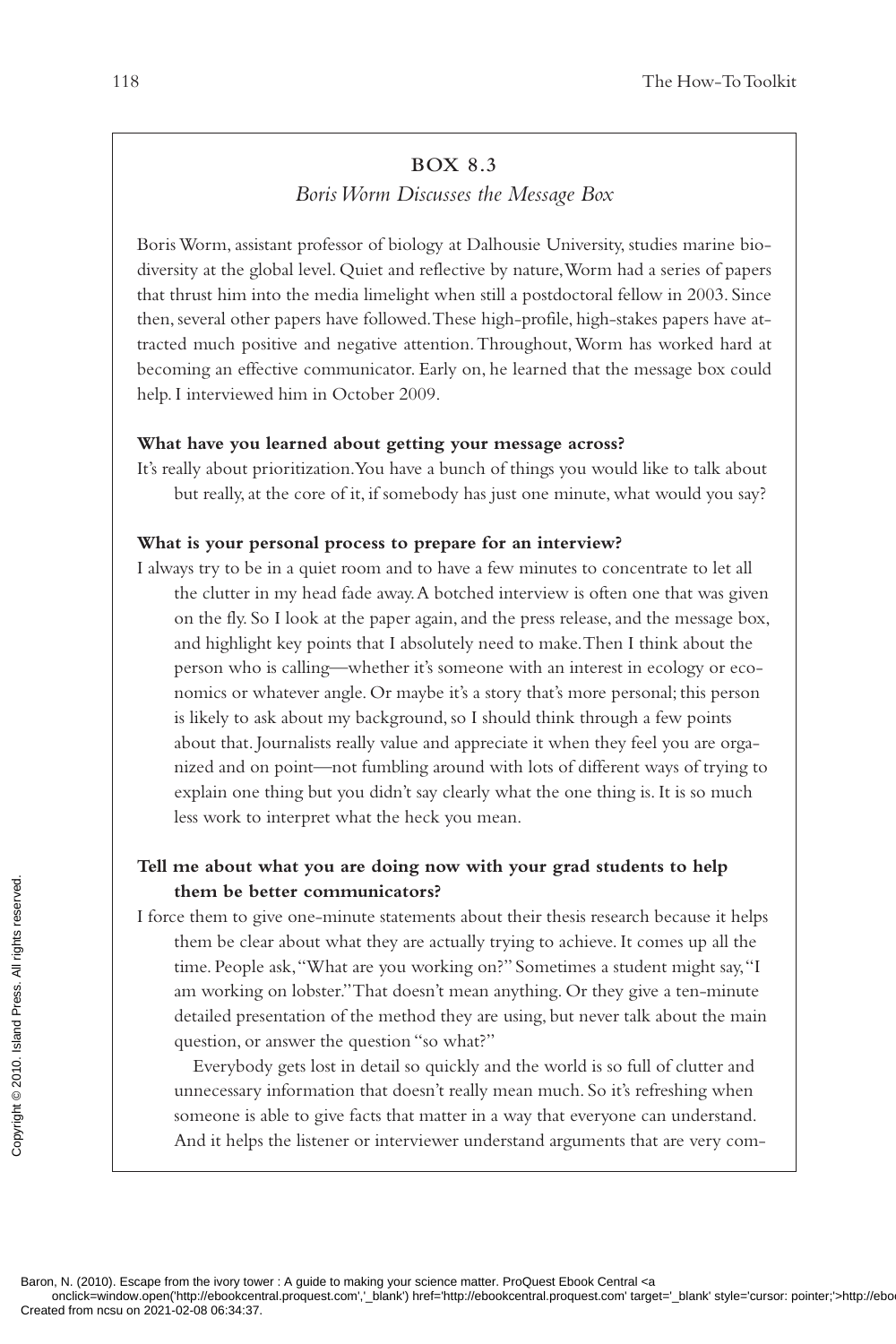#### **BOX 8.3** *Continued*

plex but are presented in a way that can be absorbed easily.That's a learned skill that comes with practice and experience with things like the message box, or understanding how journalists build a story.

I give my students the message box when they are going to be called up by media and that's when they find it really helpful. But even just in lab meetings, or when we have a visitor and I am introducing that person to my lab, I ask my students to tell the visitor what they are working on in one minute. It's light, but I find it really helps.

He stammered a bit, but then spit it out: "A Warmer World Is a Sicker World!" Bingo—that was it. Sure, there were caveats and exceptions, but this headline crystallized the authors' key message. It caught people's attention. Journalists used it.The headline went a long way to helping the authors get their message across.And it stuck.

### **Prepare to Dance**

The point of the message box is to help you prepare ahead of time.When used to its fullest extent, it helps you determine where you want to go, yet get there in a way that sounds natural and easy. If you do it right, no one listening to you would ever know that you were working from a blueprint.

Think of it like learning a basic dance step—say a meringue. On the first few attempts it may look and feel unnatural as you try to get the basic moves down. But with a little dedicated practice you can start adding the clever stuff—the twirls and flourishes.These are the sound bites, the statistics, the metaphors, and the little anecdotes that bring your message box to life. Think of it lik<br>
few attempts it ma<br>
down. But with a<br>
stuff—the twirls a<br>
metaphors, and the<br>
Think of the j<br>
pends on you both<br>
interviews where<br>
ter where the jour<br>
same message over<br>
same message over<br>
same message ov

Think of the journalist as your dance partner.A successful interaction depends on you both feeling like you are in rhythm. I have seen some disastrous interviews where scientists have clung too rigidly to their message. No matter where the journalist tried to go, the scientist just mercilessly repeated the same message over and over again. They refused to "dance" with their partner.

Baron, N. (2010). Escape from the ivory tower : A guide to making your science matter. ProQuest Ebook Central <a<br>onclick=window.open('http://ebookcentral.proquest.com','\_blank') href='http://ebookcentral.proquest.com' tar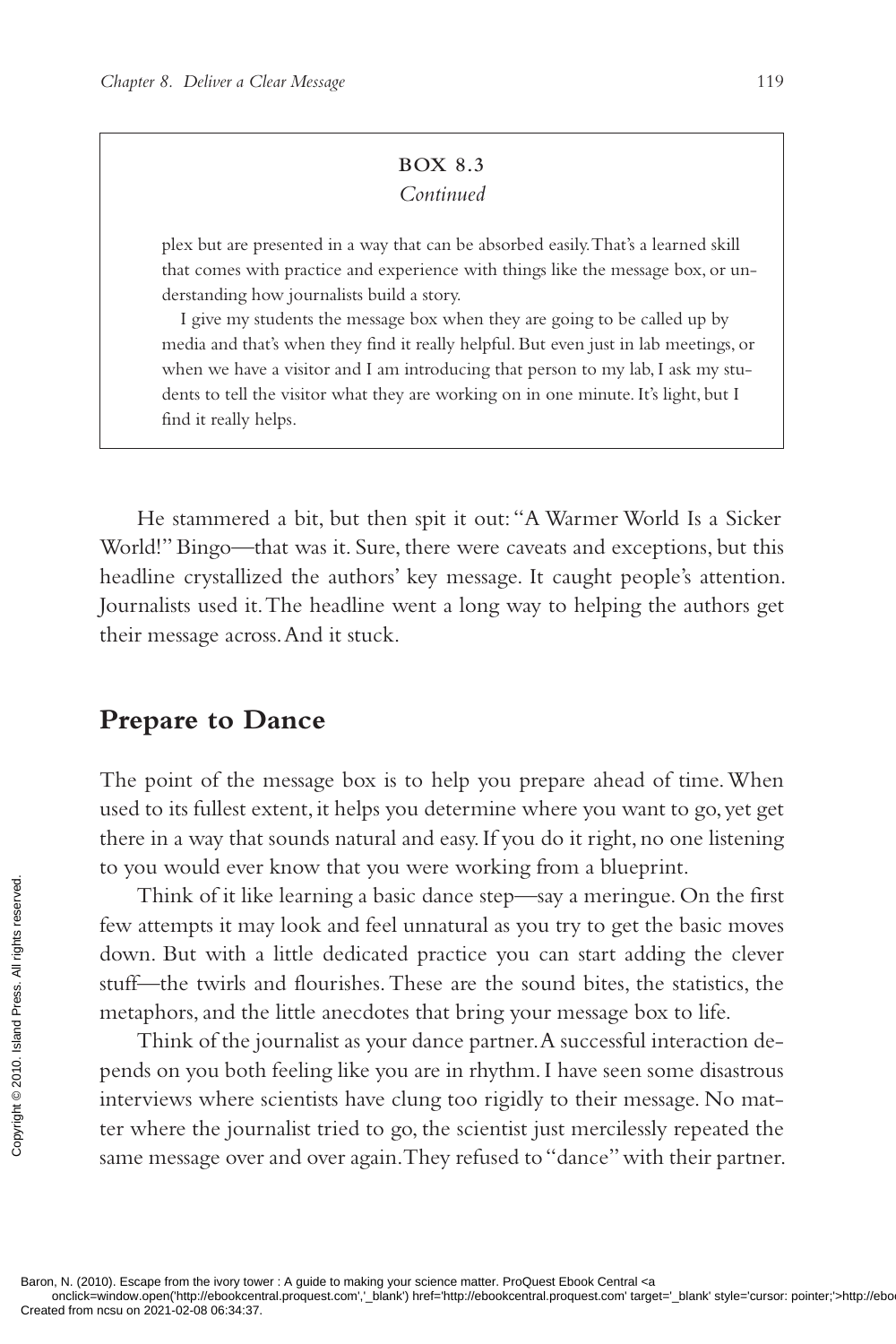

This headline has become a meme for the entire concept of climate change and disease dynamics.Try Googling it—as of this writing, some 93,900 hits come up. Posed as a question, it was *Conservation* magazine's summer 2009 cover story. © 2007–2009 Society for Conservation Biology.

In situations like these, the scientist comes off badly, and the journalist feels exasperated.

This serves nobody.You want to prepare yourself to engage in lively conversation, or address challenges, while keeping the points you want to cover in mind. Use it, and you will feel satisfied instead of panicked when the journalist says,"thank you very much—I've got a deadline, gotta run." This headline has be<br>
namics. Try Googlin<br>
was *Conservation* mag<br>
tion Biology.<br>
see<br>
<u>and</u><br> **Exerced.**<br> **Exerced.**<br> **Exerced.**<br> **Exerced.**<br> **Exerced.**<br> **EXERCE 2010.** In structure with Exerce and Press. All rights reser

Baron, N. (2010). Escape from the ivory tower : A guide to making your science matter. ProQuest Ebook Central <a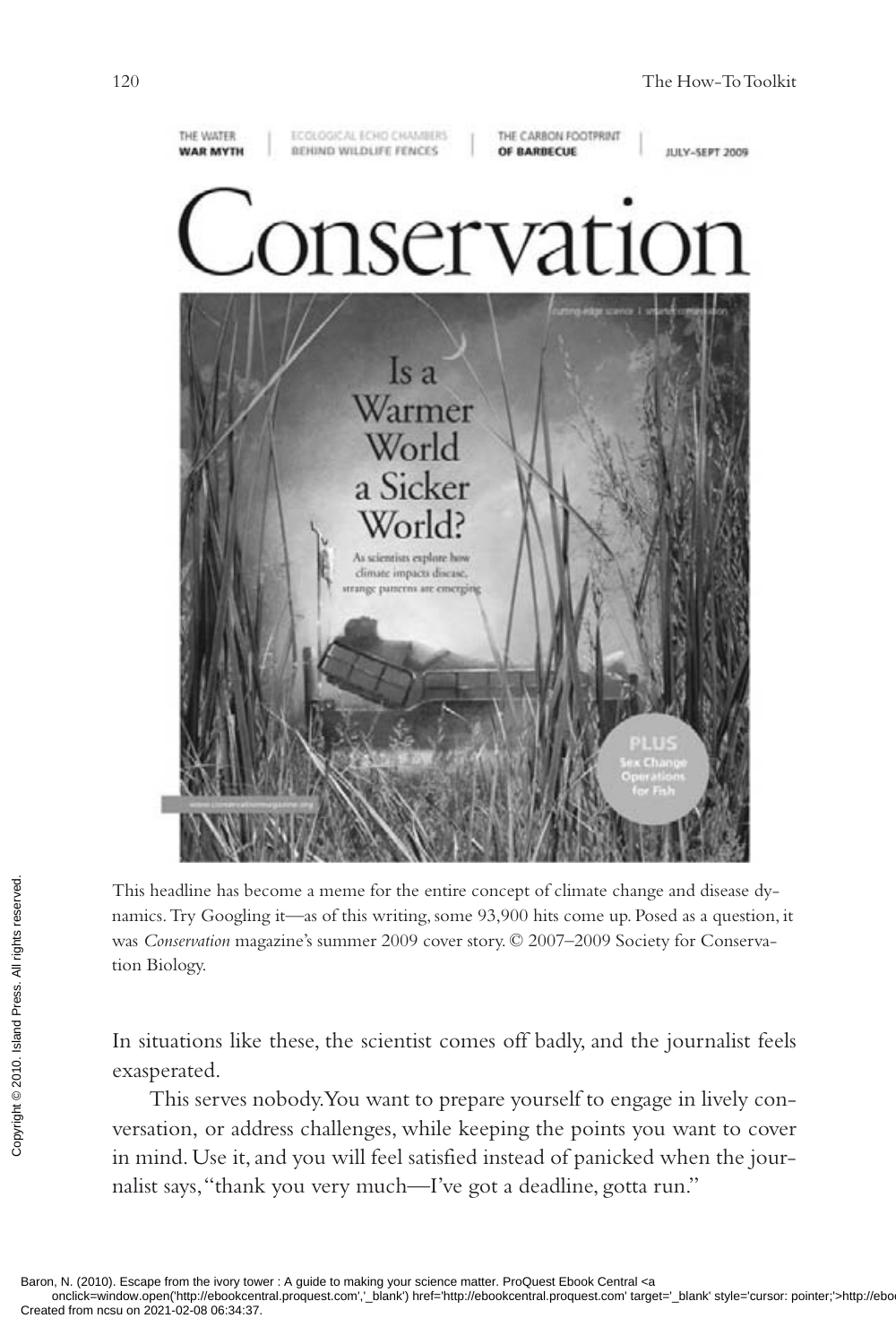# **The Bottom Line**

Less is more. Cory Dean describes an interview where she asked a scientist if he could explain something more simply. He thought about it and replied, "No." Not true! With a bit of effort, everything can be explained succinctly in universal language.The purpose of the message box is to help you do this. Many of the best scientist communicators I know swear by it—so give it a try.